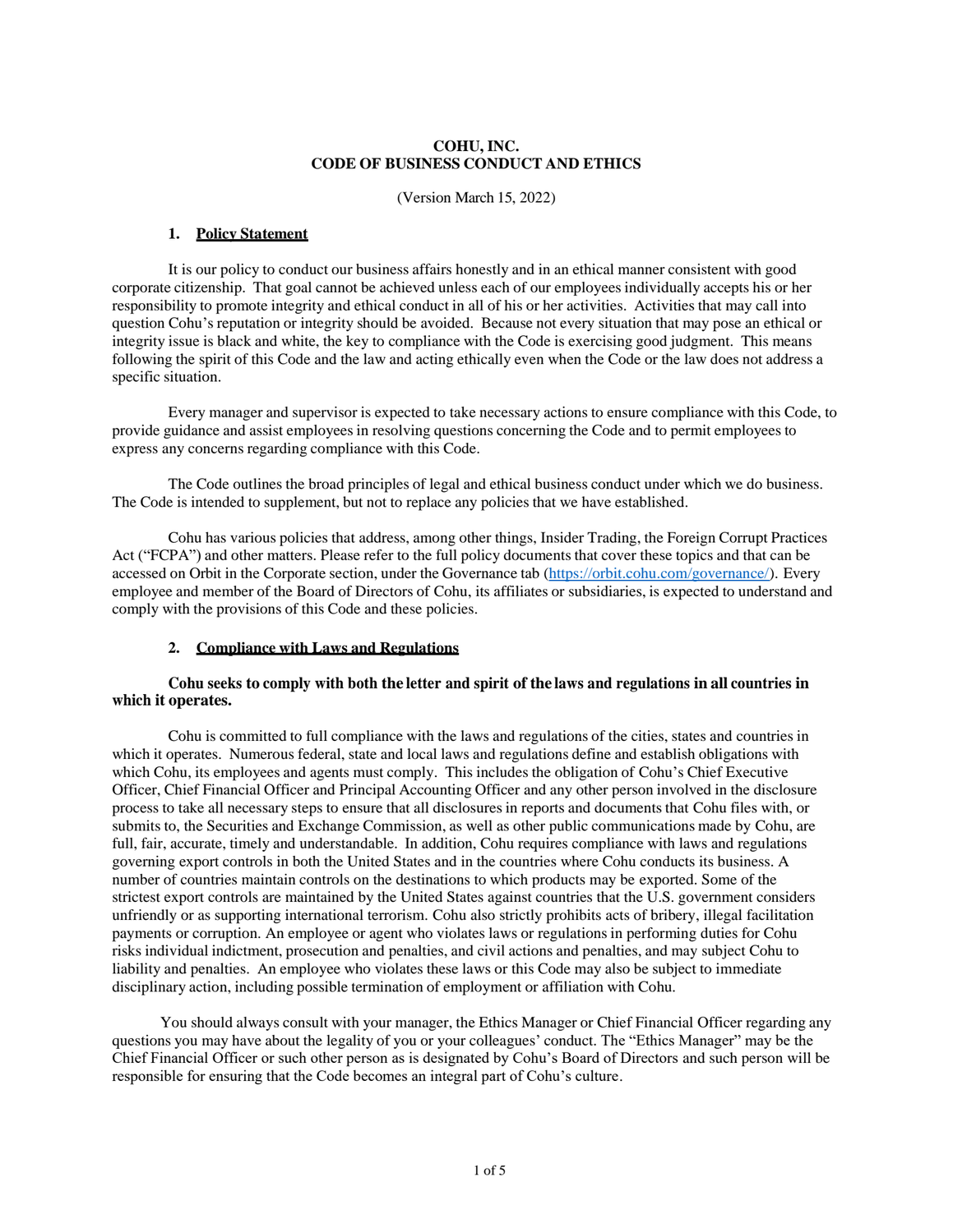## **3. Insider Trading**

### **You should never trade securities on the basis of confidential information acquired through your employment or fiduciary relationship with Cohu.**

Compliance with insider trading laws is an area of particular importance to Cohu as a publicly held corporation and as a good corporate citizen.

Employees are prohibited under both federal law and Cohu policy from purchasing or selling Cohu stock (or advising others to trade), directly or indirectly, on the basis of material non-public information concerning Cohu. Cohu has adopted and implemented an Insider Trading Policy that designates Cohu's Chief Financial Officer as the Compliance Officer. Any person possessing material non-public information about Cohu must not engage in transactions involving Cohu securities until this information has been released to the public. Generally, material information is that which would be expected to affect the investment decisions of a reasonable investor or the market price of the stock.

Employees must also refrain from trading in the stock of other publicly held companies, such as existing or potential customers or suppliers, on the basis of material confidential information obtained in the course of employment. It is also illegal to recommend the purchase, sale or holding of a stock to (i.e., "tip") someone else on the basis of such information. If you have a question concerning the appropriateness or legality of a particular securities transaction, consult with Cohu's Compliance Officer.

This Code of Business Conduct and Ethics does not supersede or replace the Insider Trading Policy, and is meant only to supplement and reinforce the restrictions and guidance of the Insider Trading Policy with respect to securities transactions.

### **4. Conflicts of Interest and Corporate Opportunities**

#### **Employees should avoid any situation in which his or her personal interests conflict or appear to conflict with Cohu's interests, and should make business decisions and take actions based on the best interests of Cohu as a whole and not based upon personal relationships or benefits.**

There are certain situations and activities that may create a conflict between your interests and those of Cohu. You should avoid any relationship, influence or activity that would cause a conflict of interest, or appear to cause a conflict of interest, with your duties and responsibilities at Cohu. This includes situations in which your personal, family or financial interests conflict or appear to conflict with those of Cohu. You owe a duty to Cohu to advance its legitimate interests when the opportunity to do so arises and, as such, are prohibited from (i) taking for yourself, personally, opportunities that properly belong to Cohu that are discovered through the use of corporate property, information or your position at Cohu; (ii) using Cohu's property, information or position for personal gain; and (iii) competing with Cohu.

Conflicts of interest are not always clear-cut and may develop unexpectedly. It may be possible to address issues created by a potential conflict of interest if the facts are properly disclosed and managed. If you feel that you have a conflict, actual or potential, you should report the details to your manager. Although not every actual or potential activity creating a conflict of interest is automatically prohibited, you should disclose all details of the conflict to your manager, and if possible obtain written approval from the Ethics Manager or Chief Financial Officer before participating in any such activity.

# **5. Corporate Social Responsibility**

## **Cohu is firmly committed to ethical behavior in our business processes and practices. Employees and other members of the Cohu community, including suppliers, are held to these same standards and are expected to treat each other with dignity and respect.**

Cohu respects the protection of human rights and will comply with all laws pertaining to freedom of association, privacy, collective bargaining, immigration, working time, wages and hours, as well as laws prohibiting forced, compulsory and child labor, trafficking in persons and employment discrimination. We base employment decisions on job qualifications and merit and will not consider a person's race, color, national or ethnic origin,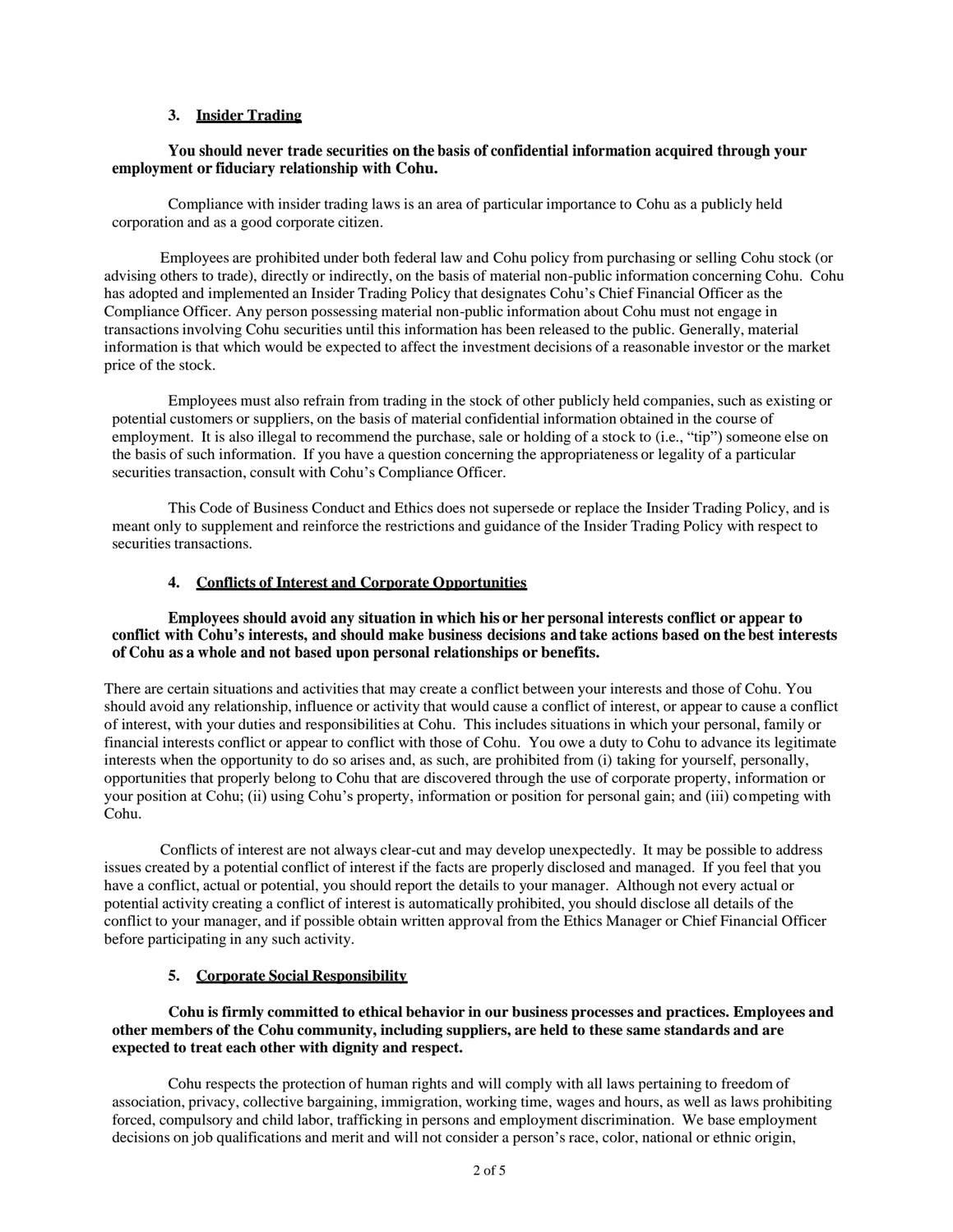religion, sex (including pregnancy), sexual orientation, age, disability, veteran status or military service, or any other characteristic protected by law. Cohu believes that a diverse workforce is critical to our success, and we continue to focus on the hiring, retention and advancement of women and underrepresented populations. We are committed to respecting and protecting the human rights of all our employees.

We are committed to providing and maintaining a safe and healthy workplace and to improving the environmental quality of our operations and surrounding communities. Cohu complies with all environmental, health and safety ("EHS") regulations that apply to our operations globally. We develop and implement safe work procedures to ensure workplace safety and we monitor the impact our operations have on the environment. Employees share in the responsibility for maintaining a safe and healthy work environment and should be knowledgeable about local EHS practices and requirements. You should report any EHS concerns to your manager or your EHS staff.

## **6. Privacy and Security**

## **Cohu respects individual privacy rights and protects against risks to Cohu assets, information and networks.**

Cohu collects, handles and protects personal information responsibly and in compliance with applicable privacy and information security laws. We only transfer personal information globally in manners consistent with applicable laws.

Employees use and are provided electronic communication tools and equipment to accomplish their jobs. Any information transmitted through or residing on our network is the property of Cohu and you must not assume that any information you send or receive is private or confidential with respect to you personally. Improper or illegal use of Cohu's equipment or systems is prohibited by policy.

Social media networking is subject to this Code and other Cohu policies. You must never divulge confidential information or make disparaging statements relating to Cohu's operations or regarding its customers, suppliers, vendors or stockholders. Unless specifically designated as an official spokesperson for Cohu, you must not represent any material you transmit via social media as representing Cohu.

Employees are responsible for protecting Cohu's assets, both physical and digital, and intellectual property. You must comply with all security controls, processes and practices and must be alert for situations that could lead to the loss, misuse, theft or unauthorized use of our assets. You are required to fully and timely participate in information security training and testing as periodically requested.

# **7. Reporting Violations of Cohu Policies and Receipt of Complaints Regarding Financial Reporting or Accounting Issues**

# **You should report any violation or suspected violation of this Code to the appropriate Cohu personnel.**

Cohu's efforts to ensure observance of, and adherence to, the goals and policies outlined in this Code mandate that employees bring any instance, occurrence or practice that they, in good faith, believe is inconsistent with or in violation of this Code to the attention of their supervisors, managers, or other appropriate personnel. The following is a suggested approach to dealing with potential problem situations:

> Discuss your concerns with a supervisor or other member of Cohu management. In the event you believe a violation of the Code has occurred or you have observed or become aware of conduct which appears to be contrary to the Code, immediately discuss the situation with your supervisor. If you receive, or receive notice of, a complaint or concern regarding Cohu's financial disclosure, accounting, internal controls or audits, you must immediately advise your supervisor. If it would be inappropriate to discuss the issue with your supervisor or if you are not comfortable discussing the issue with your supervisor, you should contact the Ethics Manager or use Cohu's anonymous "Whistleblowers" reporting system that is accessible via the web at <https://secure.ethicspoint.com/domain/media/en/gui/3364/index.html> (direct link found on Orbit in

> the Corporate section, under the Corporate tab and "EthicsPoint"), or via toll-free telephone line that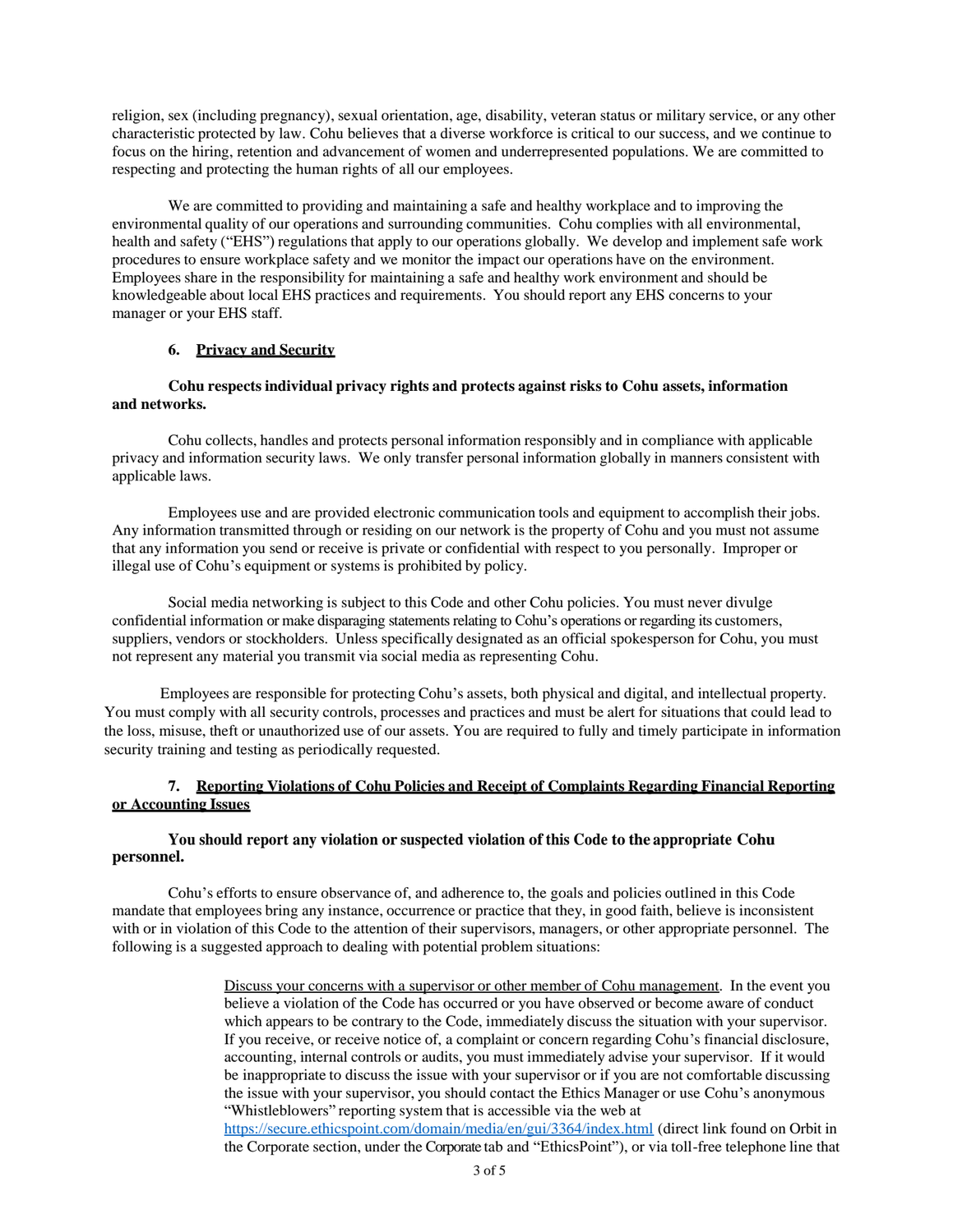is available 24 hours a day at 833-646-1617. This process will assure that your concerns are reviewed and evaluated promptly and anonymously.

Use common sense and good judgment; Act in good faith. If you become aware of a suspected violation, don't try to investigate it or resolve it on your own. Prompt disclosure to the appropriate parties is vital to ensuring a thorough and timely investigation and resolution. Allegations of violations of the Code are not taken lightly and should not be made to embarrass someone or put him or her in a false light. Accordingly, reports of suspected violations should always be made in good faith.

We will investigate all allegations of violation of this Code made in good faith in accordance with the procedures set forth below, and expect you to cooperate in any such internal investigation.

It is our policy that there be no retaliation against any person who provides truthful information in good faith to a Cohu or law enforcement official concerning a possible violation of any law, regulation or Cohu policy or other questionable behavior, including this Code. Persons who retaliate may be subject to civil, criminal and administrative penalties, as well as disciplinary action, up to and including termination of employment. In cases in which you report a suspected violation in good faith and are not engaged in the questionable conduct, we will attempt to keep our discussions with you confidential to the greatest extent possible. In the course of our investigation, we may find it necessary to share information with others on a "need to know" basis.

For the avoidance of doubt, nothing in this Code (or elsewhere) limits or prohibits you from communicating with government agencies about possible violations of federal, state, or local laws or otherwise providing information to government agencies, filing a complaint with government agencies, or participating in government agency investigations or proceedings as permitted by law, including the Securities and Exchange Commission, the Occupational Safety and Health Administration, the Equal Employment Opportunity Commission, and the National Labor Relations Board. Further, you are not required to notify Cohu of any such communications; provided, however, that nothing herein authorizes your disclosure of information that you obtained through a communication that was subject to attorney-client privilege or is attorney client work product. In addition, notwithstanding your confidentiality and non-disclosure obligations, you are hereby advised as follows pursuant to the Defend Trade Secrets Act: "An individual shall not be held criminally or civilly liable under any Federal or State trade secret law for the disclosure of a trade secret that (A) is made (i) in confidence to a Federal, State, or local government official, either directly or indirectly, or to an attorney; and (ii) solely for the purpose of reporting or investigating a suspected violation of law; or (B) is made in a complaint or other document filed in a lawsuit or other proceeding, if such filing is made under seal. An individual who files a lawsuit for retaliation by an employer for reporting a suspected violation of law may disclose the trade secret to the attorney of the individual and use the trade secret information in the court proceeding, if the individual (A) files any document containing the trade secret under seal; and (B) does not disclose the trade secret, except pursuant to court order."

### **8. Compliance Procedures**

Cohu has established this Code as part of its overall policies and procedures. To the extent that other Cohu policies and procedures conflict with this Code, employees should follow this Code. The Code applies to all Cohu employees, including officers, in all locations and to all members of Cohu's Board of Directors. (Note that directors are to read "employee" as "director" for purposes of reviewing their compliance with the Code.) The Code is based on Cohu's core values, good business practices and applicable law. To achieve optimal legal and ethical behavior, every employee must know and understand the Code as it applies to them and as it applies to others. Most importantly, each employee must comply with it.

Cohu will ensure that all employees have access to the Code on Cohu's internal website and will provide each employee with a hard copy of the Code upon request. Cohu will take such actions as it deems necessary to promote high standards of ethical conduct and to instruct employees regarding improper or illegal conduct. Cohu will maintain a record of all incidents reported as violations of this Code, and the Ethics Manager will provide the Audit Committee on at least a quarterly basis a report summarizing all communications expressing complaints or concerns received.

The Ethics Manager will be responsible to review the Code with all of Cohu's employees. Managers are the "go to" persons for employee questions and concerns, especially in the event of a potential violation.